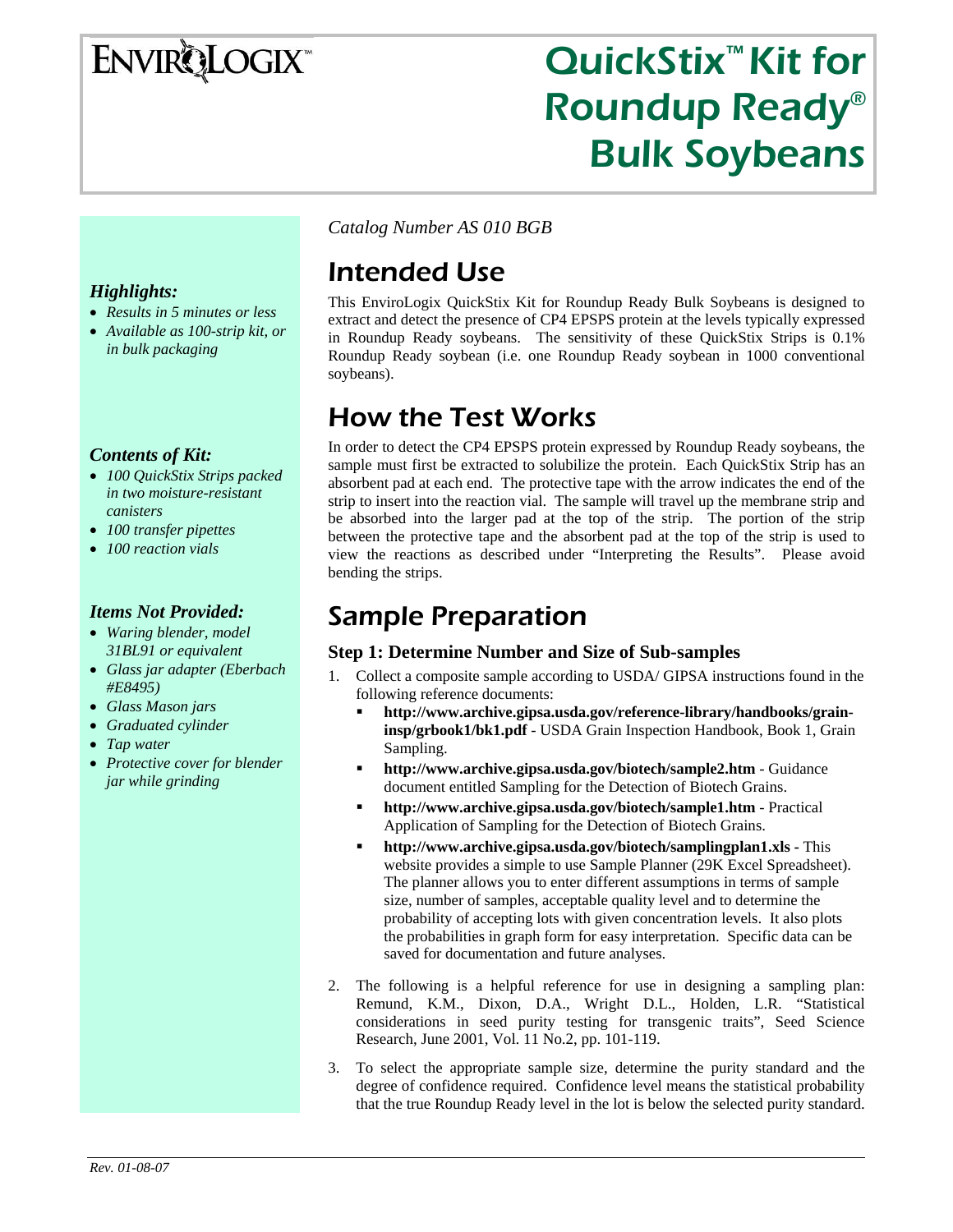Table 1 provides a guideline for determining the number of beans in each subsample that are necessary to provide effective screening for different GM concentrations at the 95% and 99% confidence levels.

#### **Table 1 - Soybeans**

Number of beans per sub-sample at different GM concentrations

| Testing 2 sub-samples one or both sub-samples being negative $(-/-)$ or $(-/+)$ |                               |     |     |     |     |      |      |
|---------------------------------------------------------------------------------|-------------------------------|-----|-----|-----|-----|------|------|
| Confidence                                                                      | Roundup Ready Screening Level |     |     |     |     |      |      |
| Level $(\%)$                                                                    | Soybeans                      |     |     |     |     |      |      |
|                                                                                 | 5%                            | 4%  | 3%  | 2%  | 1%  | 0.5% | 0.4% |
| 95%                                                                             | 72                            | 90  | 120 | 182 | 366 | 734  | 915  |
| 99%                                                                             | 104                           | 130 | 175 | 262 | 527 | 1060 |      |



| 95% | 30<br>ر ر | 49                            | $\epsilon$<br>66 | 100               | 200        | 400       | 000   |
|-----|-----------|-------------------------------|------------------|-------------------|------------|-----------|-------|
| 99% | $ -$<br>ິ | $\overline{\phantom{a}}$<br>υ | Q2<br>پ.         | $\Lambda^*$<br>ᅟᅩ | ററെ<br>ZOZ | 500<br>υv | $---$ |

Note: Screening at the 0.1% Roundup Ready concentration level, with 95% confidence, would require testing 3 sub-samples of 1000 beans with all 3 sub-samples negative (-/-/-).

For other sampling scenarios or different screening or confidence levels, refer to the USDA/GIPSA Excel spreadsheet described under Step 1 above, or call EnviroLogix Technical Support for assistance.

#### **Step 2: Determine Sub-sample Weight, Jar Size and Grind Times**

- 1. Determine average weight of individual grain to be tested (weigh 100 beans, divide by 100).
- 2. Calculate the weight of the number of grains to be tested (Number of grains X Average Weight/Grain). Table 2 lists the guidelines for jar size and grinding time according to sample weight.

#### **Table 3**

| Commodity | Sample Weight | Jar Size | Grind Time |  |
|-----------|---------------|----------|------------|--|
|           | (g)           | (oz.)    | (sec.)     |  |
| Soybeans  | $9 - 15$      |          | 20         |  |
|           | 16-38         |          | 20         |  |
|           | $38 - 60$     | 16       | 30         |  |
|           | 61-150        | $32*$    |            |  |
|           |               |          |            |  |

3. Choose an appropriate jar size for your sample based upon Table 2 above.

#### **Step 3: Prepare the Sample**

- 1. Weigh sample into the appropriate size glass Mason jar.
- 2. Put protective cover over the jar attached to the blender.
- 3. Grind sample with a Waring blender (or equivalent) and jar adapter on high speed for specified grinding time or until all whole grains are broken.
- 4. Add the volume of tap water calculated by the formula at left.

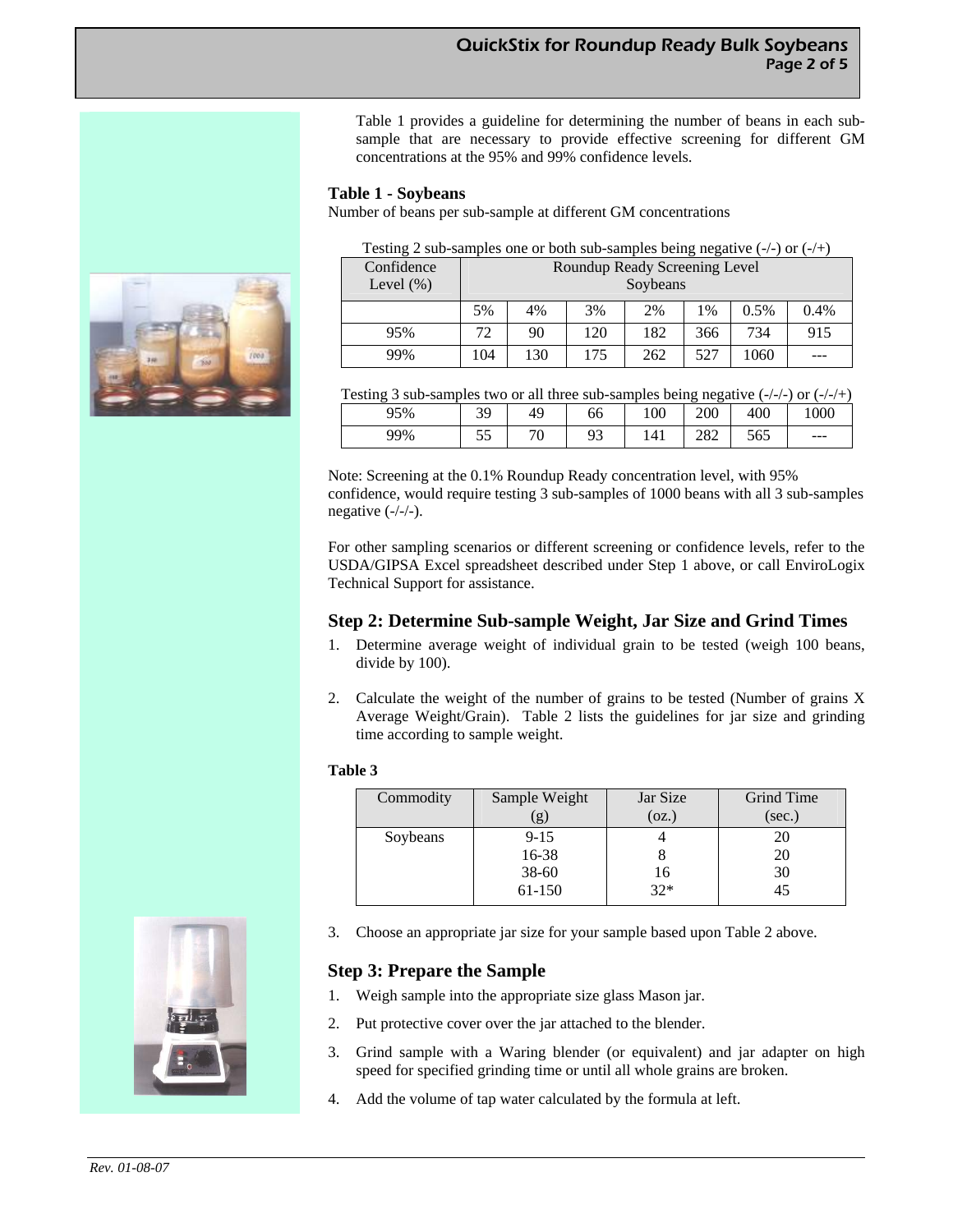#### *Soybeans*

*Grams of Soy x 5= mL of Water For example: (100 x 0.15)=15g x 5=75mL water* 



*Figure 1* 





*Any clearly discernable pink Test Line is considered positive* 

- 5. Cap and shake jar vigorously until the entire sample is wet (20-30 seconds, depending on the number of grains). Sample will begin to settle immediately and liquid can be drawn off at that time.
- 6. Draw up enough liquid portion from above the settled sample to fill the long narrow tip of the transfer pipette and up to the line at the top of the flared portion of the pipette bulb (see Figure 1). Avoid pulling up particles. Dispense extract into reaction vial.
- 7. To prevent cross-contamination thoroughly clean blender parts and jars of dust and residue prior to preparation of a second sample. Use a new transfer pipette and reaction vial for each sample.

# How to Run the QuickStix Strip Test

- 1. Allow refrigerated canisters to come to room temperature before opening. Remove the QuickStix Strips to be used. Avoid bending the strips. Reseal the canister immediately.
- 2. Place the strip into the reaction vial. The sample will travel up the strip. Reaction vials will stand on their own or may be inserted into the cardboard racks provided.
- 3. Allow the strip to develop for 5 minutes before making final assay interpretations. Positive sample results may become obvious much more quickly.
- 4. To retain the strip, cut off and discard the bottom section of the strip covered by the arrow tape.

**NOTE: Use extreme caution to prevent sample-to-sample cross-contamination with grain, fluids, or disposables.** 

# Interpreting the Results

Development of the Control Line within 5 minutes indicates that the strip has functioned properly. Any strip that does not develop a Control Line should be discarded, and the sample re-tested using another strip.

If the extract is from a sample containing at least 0.1% Roundup Ready soybean (1 in 1000), a second line (Test Line) will develop on the membrane strip between the Control Line and the protective tape. *The results should be interpreted as positive for CP4 EPSPS protein expression.* 



If the extract is from a negative sample, the strip will only show the control line.

# Kit Storage

QuickStix can be stored at room temperature, or refrigerated for a longer shelf life. Note the shelf life on the kit box for each storage temperature. The kit may be used in field applications; however, prolonged exposure to high temperatures may adversely affect the test results. Do not open the desiccated canister until ready to use the test strips.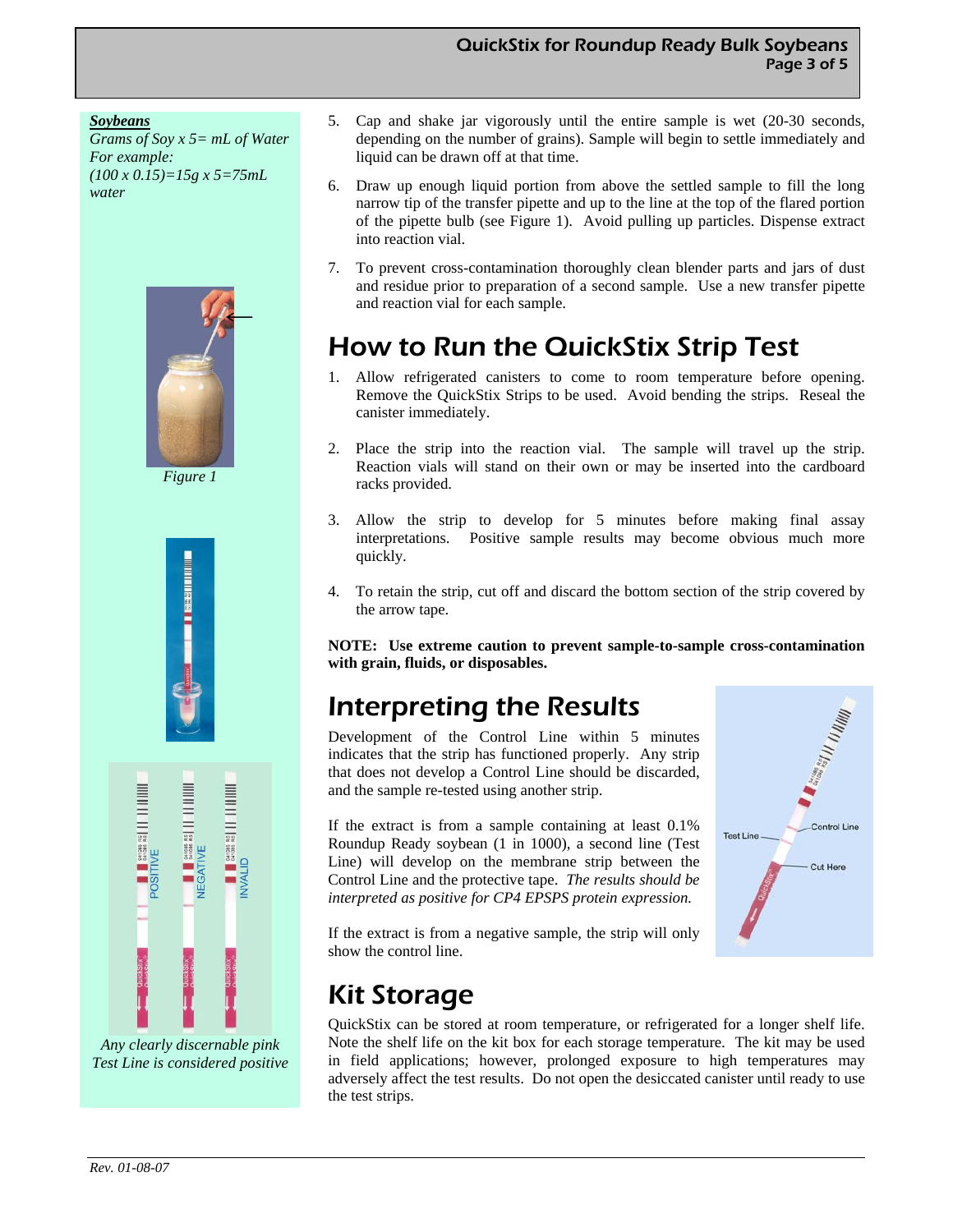









## Precautions and Notes

- This kit is designed to screen for presence or absence only, and is not meant to be quantitative.
- This product is currently not applicable for use in any other crop or in leaf or individual seed testing.
- As with all tests, it is recommended that results be confirmed by an alternate method when necessary.
- The assay has been optimized to be used with the protocol provided in the kit. Deviation from this protocol may invalidate the results of the test.
- The results generated through the proper use of this diagnostic tool reflect the condition of the working sample directly tested. Extrapolation as to the condition of the originating lot, from which the working sample was derived, should be based on sound sampling procedures and statistical calculations which address random sampling effects, non-random seed lot sampling effects and assay system uncertainty. A negative result obtained when properly testing the working sample does not necessarily mean the originating lot is entirely negative for the analyte or protein in question.
- Warning: a strong positive result may safely be interpreted in as little as 2 minutes after sample addition. It is not safe, however, to interpret negative results prior to 5 minutes.
- Protect all components from hot or cold extremes of temperature when not in use.
- CAUTION: Tightly closed containers of soy extract, if left sitting for several hours, may ferment and cause the lid or container to burst. Dispose of extract when testing is complete.